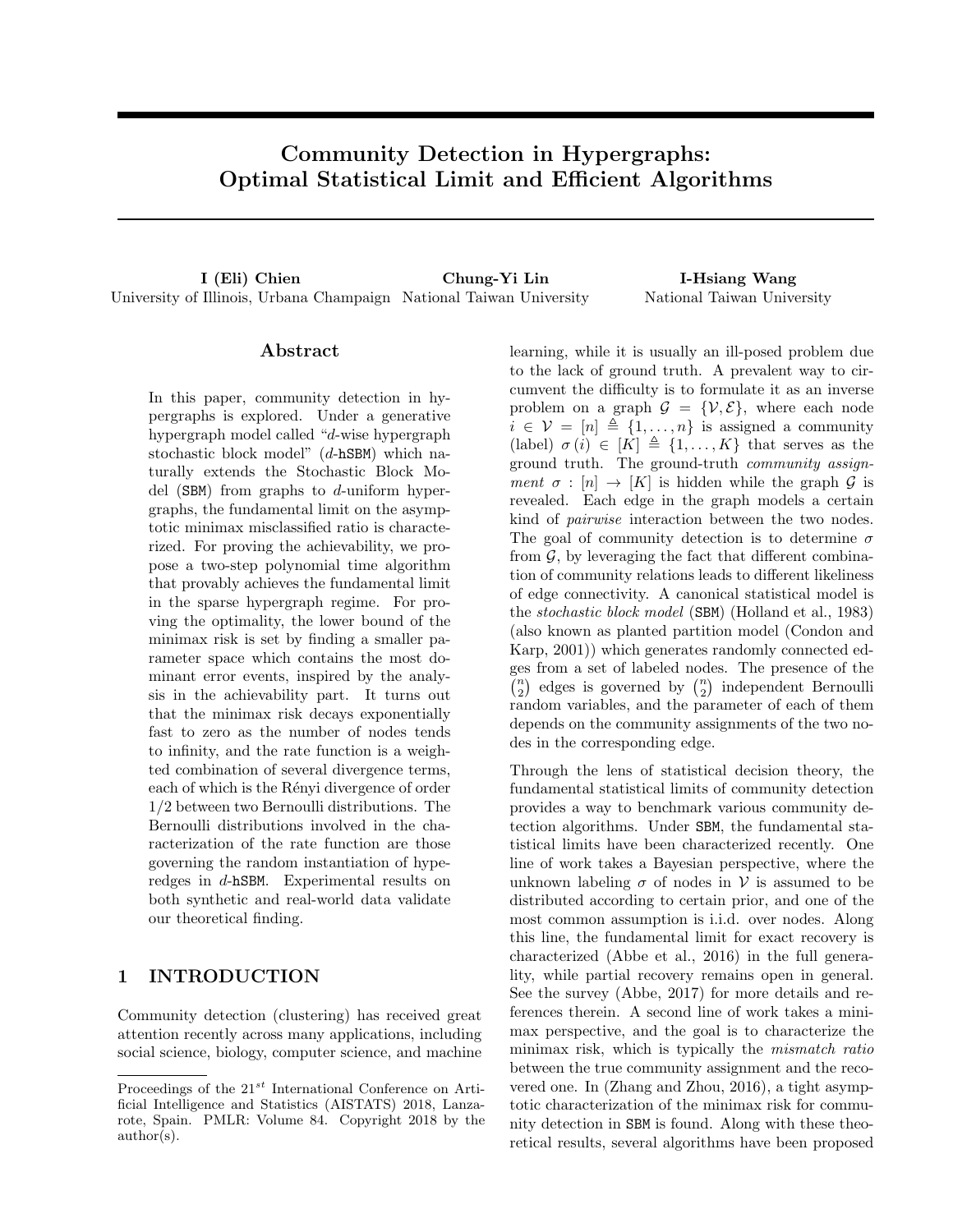to achieve these limits, including degree-profiling comparison (Abbe and Sandon, [2015\)](#page-7-0) for exact recovery, spectral MLE (Yun and Proutiere, [2015\)](#page-8-5) for almostexact recovery, and a two-step mechanism (Gao et al., [2017\)](#page-8-6) under the minimax framework.

However, graphs can only capture pairwise relational information, while such dyadic measure may be inadequate in many applications, such as the task of 3-D subspace clustering (Agarwal et al., [2005\)](#page-8-7) and the higher-order graph matching problem in computer vision (Duchenne et al., [2011\)](#page-8-8). Therefore, it is natural to model such beyond-pairwise interaction by a hyperedge in a hypergraph and study the clustering problem in a hypergraph setting. Hypergraph partitioning has been investigated in computer science, and several algorithms have been proposed, including spectral methods based on clique expansion (Agarwal et al., [2006\)](#page-8-9), hypergraph Laplacian (Zhou et al., [2006\)](#page-8-10), tensor method (Ghoshdastidar and Dukkipati, [2015\)](#page-8-11), linear programming (Li et al., [2016\)](#page-8-12), to name a few. Existing approaches, though, mainly focus on optimizing a certain score function entirely based on the connectivity of the observed hypergraph and do not view it as a statistical estimation problem.

In this paper, we investigate the community detection problem in hypergraphs through the lens of statistical decision theory. Our goal is to characterize the fundamental statistical limit and develop computationally feasible algorithms to achieve it. As for the generative model for hypergraphs, one natural extension of the SBM model to a hypergraph setting is the hypergraph stochastic block model (hSBM), where the presence of an order-h hyperedge  $e \subset \mathcal{V}$  (i.e.  $|e| = h \leq M$ , the maximum edge cardinality) is governed by a Bernoulli random variable with parameter  $\theta_e$  and the presence of different hyperedges are mutually independent. Despite the success of the aforementioned algorithms applied on many practical datasets, it remains open how they perform in hSBM since the the fundamental limits have not been characterized and the probabilistic nature of hSBM has not been fully utilized.

The hypergraph stochastic block model is first introduced in (Ghoshdastidar and Dukkipati, [2014\)](#page-8-13) as the planted partition model in random uniform hypergraphs where each hyperedge has the same cardinality. The uniform assumption is later relaxed in a follow-up work (Ghoshdastidar and Dukkipati, [2017\)](#page-8-14) and a more general hSBM with mixing edge orders is considered. In (Angelini et al., [2015\)](#page-8-15), the authors consider the sparse regime and propose a spectral method based on a generalization of non-backtracking operator. Besides, a weak consistency condition is derived in (Ghoshdastidar and Dukkipati, [2017\)](#page-8-14) for hSBM by using the hypergraph Laplacian. Departing from SBM, an extension

to the censored block model to the hypergraph setting is considered in (Ahn et al., [2016\)](#page-8-16), where an information theoretic limit on the sample complexity for exact recovery is characterized.

As a first step towards characterizing the fundamental limit of community detection in hypergraphs, in this work we focus on the "d-wise hypergraph stochastic block model" (d-hSBM), where all hyperedges generated in the hypergraph stochastic block model are of order d. Our main contributions are two-fold.First, we give a tight asymptotic characterization of the optimal minimax risk in  $d$ -hSBM for any  $d$ . Second, we propose a polynomial time algorithm which provably achieves the minimax risk under mild regularity conditions. Throughout the paper, the order d and the number of communities K are both treated as constants, while other parameters (hyperedge connection probability) may be coupled with  $n$ . The proposed algorithm consists of two steps. The first step is a global estimator that roughly recovers the hidden community assignment to a certain precision level, and the second step refines the estimated assignment based on the underlying probabilistic model. This refine-afterinitialize concept has also been used in graph clustering (Abbe and Sandon, [2015;](#page-7-0) Yun and Proutiere, [2015;](#page-8-5) Gao et al., [2017\)](#page-8-6) and ranking (Chen and Suh, [2015\)](#page-8-17). The proposed algorithm performs well on both synthetic data and real-world data. The experimental results validate the theoretical finding that not only is the refinement step critical in achieving the optimal statistical limit, but it is significantly better to use hypergraphs for community detection problem rather than graphs.

The characterized minimax risk in  $d$ -hSBM is an exponential rate, and the error exponent turns out to be a linear combination of Rényi divergences of order 1/2. Each divergence term in the sum corresponds to a pair of community relations that would be confused with one another when there is only one misclassification, and the weighted coefficient associated with it indicates the total number of such confusing patterns. Probabilistically, there may well be two or more misclassifications, with each confusing relation pair pertaining to a Rényi divergence when analyzing the error probability. However, we demonstrate technically that these situations are all dominated by the error event with a single misclassified node, which leaves out only the "neighboring" divergence terms in the asymptotic expression. The main technical challenge resolved in this work is attributed to the fact that the community relations become much more complicated as the order d increases, meaning that more error events may arise compared to the much simpler homogeneous graph SBM case. In the proof of achievability, we show that the re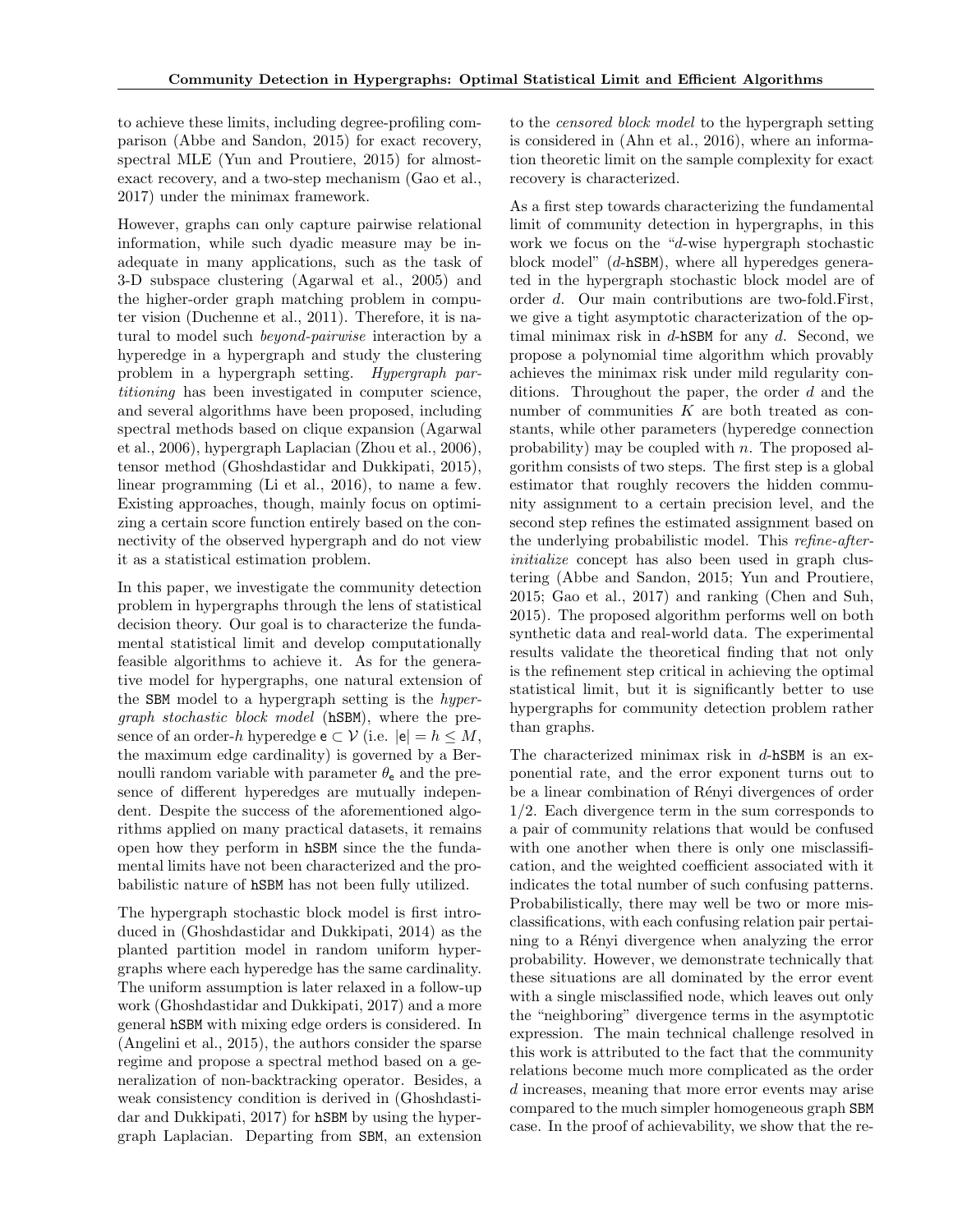finement step is able to achieve the fundamental limit provided that the initilization step satisfies a certain weak consistency condition. The converse part of the minimax risk follows a standard approach in statistics by finding a smaller parameter space where we can analyze the risk.

Finally, we would like to note that an extended version (especially when K is allowed to scale with n) of this paper can be found online (Chien et al., [2018\)](#page-8-18).

## 2 PROBLEM FORMULATION

#### 2.1 Community Relations

Let  $\mathcal{K}_d \triangleq \{r_i\}$  be the set of all possible community relations under d-hSBM and  $\kappa_d \triangleq |\mathcal{K}_d|$ . Contrary to the dichotomy situation (same-community or not) concerning the appearance of an edge between two nodes in a symmetric graph SBM, there is a multitude of community relations in d-hSBM. In order not to mess up with them as d increases, we use the idea of majorization to organize  $\mathcal{K}_d$  with each  $r_i$  in the form of a histogram. Specifically, the histogram operator  $hist(\cdot)$  is used to transform a vector  $r \in [K]^d$  into its histogram vector hist $(r)$ . For convinience, we sort the histogram vector in descending order and append zero's to make hist $(r)$ remain d-dimensional. The notion of majorization is introduced as follows. For any  $a, b \in \mathbb{R}^d$ , we say that **a** majorizes **b**, written as  $\boldsymbol{a} \succ \boldsymbol{b}$ , if  $\sum_{i=1}^{k} a_i^{\downarrow} \ge \sum_{i=1}^{k} b_i^{\downarrow}$  for  $k = 1, ..., d$  and  $\sum_{i=1}^{d} a_i = \sum_{i=1}^{d} b_i$ , where  $x_i^{\downarrow}$ 's are elements of  $x$  sorted in descending order. Observe that each relation  $r_i \in \mathcal{K}_d$  can be uniquely represented by it histogram counterpart  $h_i$ . We arrange  $\mathcal{K}_d$  in majorization (pre)order such that  $h_i \succ h_j \Leftrightarrow i < j$ .

Example 2.1 ( $\mathcal{K}_4$  in 4-hSBM):  $|\mathcal{K}_4| = \kappa_4 = 5$  with histogram vectors being

|                                  | Relation                                 | <b>Histogram</b>                                             | Connecting<br>Probability |
|----------------------------------|------------------------------------------|--------------------------------------------------------------|---------------------------|
| r <sub>1</sub><br>r <sub>2</sub> | $\text{(all-sample)}$<br>$(only-1-diff)$ | $h_1 = (4,0,0,0)$<br>$h_2 = (3, 1, 0, 0)$<br>$h_3=(2,2,0,0)$ | $p_1$<br>$p_{2}$          |
| $r_3$<br>$r_4$<br>$r_{5}$        | $(only-2-sample)$<br>$(all\text{-}diff)$ | $h_4=(2,1,1,0)$<br>$h_5=(1,1,1,1)$                           | $p_3$<br>$p_4$<br>$p_5$   |

#### 2.2 Probabilistic Model: d-hSBM

In a d-uniform hypergraph, the adjacency relation is indicated by a d-dimensional  $n \times \cdots \times n$  random tensor  $\mathbf{A} \triangleq [A_{\mathbf{l}}]$  (the size of each dimension being n), where  $\boldsymbol{l} = (l_1, \ldots, l_d) \in [n]^d$  is the access index of an element in the tensor. Let  $\mathbf{x}_{\pi} \triangleq (x_{\pi(1)}, \ldots, x_{\pi(n)})$  for a permutation  $\pi \in \mathcal{S}_n$  denote the permuted version of a vector

 $\boldsymbol{x} = (x_1, \ldots, x_n) \in \mathbb{R}^n$ . Also,  $\mathcal{S}_n$  is the symmetric group of degree  $n$  which contains all the permutations from  $[n]$  to itself. The following two natural conditions on this adjacency tensor come from hypergraph:

No self-loop: 
$$
A_l \neq 0 \iff |\{l_1, ..., l_d\}| = d
$$
.  
Symmetry:  $A_l = A_{l_{\pi}} \quad \forall \pi \in S_d$ .

In  $d$ -SBM,  $A_l$  is a Bernoulli random variable with success probability  $Q_l$  for each l. The parameter tensor  $\mathbf{Q} \triangleq [Q_{\mathbf{l}}]$  depends on the community assignment and forms a block structure. The block structure is characterized by a symmetric community connectivity d-dimensional tensor  $\mathbf{B} \in [0,1]^{K \times \cdots \times K}$  where  $Q_l =$  $B_{\sigma(l)}$ . Here the function  $\sigma(\mathbf{x}) \triangleq (\sigma(x_1), \ldots, \sigma(x_n))$  is the community label vector assigned by  $\sigma$  for a node vector  $\boldsymbol{x} = (x_1, \ldots, x_n)$ . Let  $n_k = |\{i | \sigma(i) = k\}|$ be the size of the k-th community for  $k \in [K]$ . In addition, let  $p = (p_1, \ldots, p_{\kappa_d}) \in (0,1)^{\kappa_d}$  where  $p_i$ is to denote the success probability of the Bernoulli random variable that corresponds to the appearance of a hyperedge with relation  $r_i \in \mathcal{K}_d$ . We assume, without loss of generality, that  $p_i \geq p_j \ \forall i < j$ . The more concentrated a group is, the higher the chances that the members will be connected by a hyperedge. To guarantee the solvability of weak recovery in d-hSBM, we set the probability parameter  $p$  at least in the order of  $\Omega(1/n^{d-1})$ . Therefore, we would write  $p = \frac{1}{n^{d-1}}(a_1, \ldots, a_{\kappa_d})$  where  $a_i = \Omega(1) \forall i = 1, \ldots, \kappa_d$ . The sparse regime  $\Omega(1/n^{d-1})$  considered here is first motivated in (Lin et al., [2017\)](#page-8-19). Under 3-hSBM, the aut-hors in (Lin et al., [2017\)](#page-8-19) consider  $p = \Theta(1/n^2)$ , which is orderwise-lower than the one (i.e.  $\Theta(1/n)$ ) required for partial recovery (Abbe and Sandon, [2015\)](#page-7-0) and the minimax risk (Zhang and Zhou, [2016\)](#page-8-4) under SBM.

The parameter space that we consider is a *homogene*ous and approximately equal-sized case where each  $n_k$ is roughly  $\lfloor \frac{n}{K} \rfloor$ . Formally speaking (let  $n' \triangleq \lfloor \frac{n}{K} \rfloor$ ),

$$
\Theta_d^0(n, K, \mathbf{p}, \eta) \triangleq \left\{ (\mathbf{B}, \sigma) \mid \sigma : [n] \to [K], \right\}
$$

$$
n_k \in [(1 - \eta)n', (1 + \eta)n'] \,\,\forall k \in [K] \right\}
$$

where **B** has the property that  $B_{\sigma(l)} = p_i$  if and only if hist $(\sigma(\mathbf{l})) = \mathbf{h}_i$ . In other words, only the histogram of the community labels within a group matters when it comes to connectivity.  $\eta$  is a parameter that controls how much  $n_k$  could vary. We assume the more interesting case that  $\eta \geq \frac{1}{n'}$  where the community sizes are not restricted to be exactly equal. Interchangeably, we would write  $l \overset{\sigma}{\sim} r_i$  to indicate the community relation within nodes  $l_1, \ldots, l_d$  under the assignment  $\sigma$ .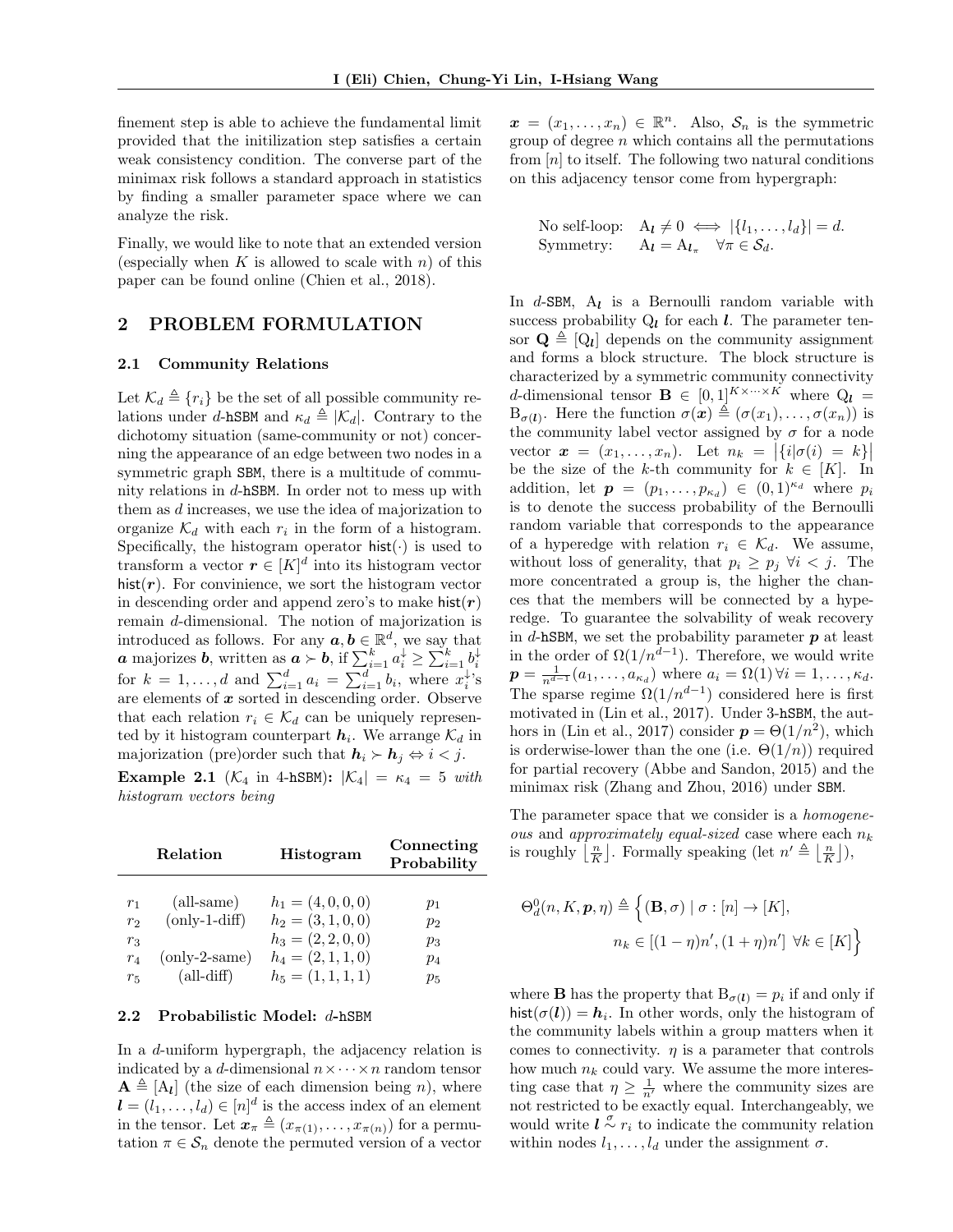#### 2.3 Performance Measure

To gauge how good an estimator  $\hat{\sigma}: \mathcal{G} \to [K]^n$  is, we<br>use the migratch ratio as the performance measure to use the mismatch ratio as the performance measure to the community detection problem. The un-permuted loss function is defined as  $\ell_0(\sigma_1, \sigma_2) \triangleq \frac{1}{n} d_H(\sigma_1, \sigma_2)$ where  $d_{\rm H}$  is the Hamming distance. It directly counts the proportion of misclassified nodes between an estimator and the ground truth. Concerning the issue of possible re-labeling, the mismatch ratio is defined as the loss function which maximizes the agreements between an estimator and the ground truth after an alignment by label permutation.

$$
\ell(\widehat{\sigma}, \sigma) \triangleq \min_{\pi \in \mathcal{S}_K} \ell_0(\widehat{\sigma}_{\pi}, \sigma)
$$

As convention, we use  $R_{\sigma}(\hat{\sigma}) \triangleq \mathbb{E}_{\sigma} \ell(\hat{\sigma}, \sigma)$  to denote the corresponding risk function. Finally, the minimax risk for the parameter space  $\Theta_d^0(n,K,\bm{p},\eta)$  under d-hSBM is denoted as

$$
\mathbf{R}_d^* \triangleq \inf_{\widehat{\sigma}} \sup_{(\mathbf{B}, \sigma) \in \Theta_d^0} \mathbf{R}_{\sigma}(\widehat{\sigma})
$$

## 3 MAIN CONTRIBUTIONS

For the case  $d = 2$ , the asymptotic minimax risk  $R_2^*$  is characterized in (Zhang and Zhou, [2016\)](#page-8-4), which decays to zero exponentially fast as  $n \to \infty$ . In addition, the (negative) exponent of  $\mathbf{R}_2^*$  is determined by  $n'$  and the Rényi divergence of order  $1/2$  between two Bernoulli distributions  $\text{Ber}(p)$  and  $\text{Ber}(q)$ 

$$
I_{pq} \triangleq -2\log\left(\sqrt{pq} + \sqrt{1-p}\sqrt{1-q}\right).
$$

It turns out the worst-case risk of our proposed algorithm also decays to zero exponentially fast, given that the outcome of the initialization algorithm satisfies certain conditions. The exponent is a weighted combination of divergence terms. To specify the weight, we introduce further notations below. We use  $\mathcal{N}_d \triangleq \{(r_i, r_j) | i < j, ||h_i - h_j||_1 = 2\}$  to denote the collection of ordered pairs of relations in  $\mathcal{K}_d$  that are at a one-hop distance to each other where  $\lVert \cdot \rVert_1$  stands for the  $\ell_1$  norm. There is a weighted coefficient associated with every pairwise divergence term. Appearing in the hypothesis testing problem when deriving the minimax lower bound, it represents the number of error events arising from confusing relation  $r_i$  with  $r_j$  for each pair  $(r_i, r_j) \in \mathcal{N}_d$ . It turns out that this situation also happens for any order d. Precisely, let's consider a least favorable sub-parameter space of  $\Theta_d^0$ :

$$
\Theta_d^L(n, K, \mathbf{p}, \eta) \triangleq \left\{ (\mathbf{B}, \sigma) \in \Theta_d^0 \mid \forall k \in [K] \tag{1}
$$

$$
n_k \in \{n' - 1, n', n' + 1\}, n_{\sigma(1)} = n' + 1 \right\}
$$

In  $\Theta_d^L$ , each community takes on only 3 possible sizes and there are exactly  $n' + 1$  members in the community where the first node belongs. We pick a  $\sigma_0$  in  $\Theta_d^L$  and construct a new assignment  $\sigma[\sigma_0]$  based on  $\sigma_0$ :  $\sigma[\sigma_0](i) = \sigma_0(i)$  for  $2 \leq i \leq n$  and  $\sigma[\sigma_0](1) =$  $\arg \min_{2 \leq k \leq K} \{n_k = n'\}.$  In other words,  $\sigma[\sigma_0]$  and  $\sigma_0$ only disagree on the label of the first node. For each pair  $(r_i, r_j) \in \mathcal{N}_d$ , we define the weighted coefficient

$$
m_{r_i r_j} \triangleq \left| \{ \boldsymbol{l} = (1, l_2, \dots, l_d) \mid \boldsymbol{l} \stackrel{\sigma_0}{\sim} r_i, \boldsymbol{l} \stackrel{\sigma[\sigma_0]}{\sim} r_j \} \right|
$$

as the number of how many  $r_i$ -edges do we mistake as  $r_i$ -edges. Note that the above definition is independent of the choice of  $\sigma_0 \in \Theta_d^L$ .

Example 3.1 ( $\mathcal{N}_4$  in 4-hSBM):  $|\mathcal{N}_4| = 5$  with elements

|--|

| $(r_1,r_2)$  | $m_{r_1r_2} \asymp \binom{n'}{3}$             |
|--------------|-----------------------------------------------|
| $(r_2,r_3)$  | $m_{r_2r_3} \asymp \binom{n'}{2}n'$           |
| $(r_3, r_4)$ | $m_{r_3r_4} \asymp n'(K-2)\binom{n'}{2}$      |
| $(r_2, r_4)$ | $m_{r_2r_4} \asymp {n' \choose 2} (K-2)n'$    |
| $(r_4, r_5)$ | $m_{r_4r_5} \asymp n^l \binom{K-2}{2} (n')^2$ |

Note:  $m_{r_1r_2}$  is the smallest while  $m_{r_4r_5}$  is the largest.

Here the asymptotic equality between two functions  $f(n)$  and  $g(n)$ , denoted as  $f \approx g$  (as  $n \to \infty$ ), holds if  $\lim_{n\to\infty} f(n)/g(n) = 1$ . The asymptotic optimal minimax risk for the parameter space  $\Theta_d^0(n, K, p, \eta)$  under d-hSBM is characterized by the following theorem.

<span id="page-3-0"></span>**Theorem 3.1** (Main Theorem): Suppose as  $n \to \infty$ ,

<span id="page-3-1"></span>
$$
\sum_{i < j: (r_i, r_j) \in \mathcal{N}_d} m_{r_i r_j} I_{p_i p_j} \to \infty \tag{2}
$$

Then

$$
\log \mathcal{R}_d^* \asymp - \sum_{i < j: (r_i, r_j) \in \mathcal{N}_d} m_{r_i r_j} I_{p_i p_j}
$$

The converse part of Theorem [3.1](#page-3-0) is established via the following lower bound on the minimax risk.

Theorem 3.2: If  $\sum_{i < j: (r_i,r_j) \in \mathcal{N}_d} m_{r_i r_j} I_{p_i p_j} \to \infty$  as  $n \to \infty$ , then there exists a positive sequence  $\zeta_n \to 0$ as  $n \to \infty$  such that

$$
R_d^* \ge \exp\bigg(- (1 + \zeta_n) \sum_{i < j: (r_i, r_j) \in \mathcal{N}_d} m_{r_i r_j} I_{p_i p_j}\bigg)
$$

We would like to note that the minimax result obtained in (Gao et al., [2017\)](#page-8-6) can be recovered from our main theorem by specializing  $d = 2$ . Their condition can be identified with [\(2\)](#page-3-1) by using the approximation  $I_{p_1p_2} \asymp \frac{(a_1-a_2)^2}{na_1}$  $\frac{(-a_2)}{na_1}$ . Moreover, the only weighted coefficient associated with the community relation pair  $(r_1, r_2) \in \mathcal{N}_2$  under  $\Theta_2^0(n, K, \mathbf{p}, \eta)$  is  $m_{r_1 r_2} = n' \approx \frac{n}{k}$ .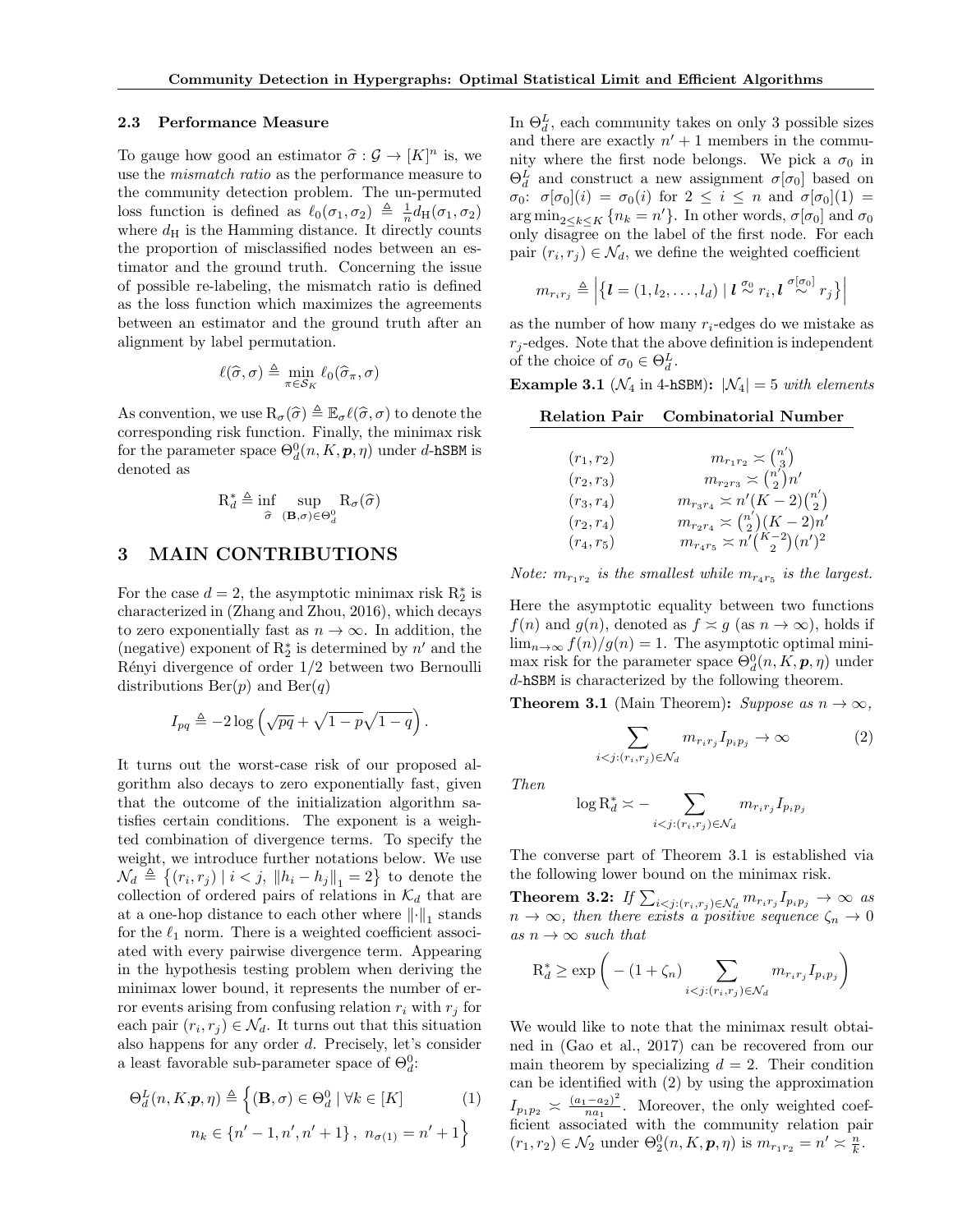## 4 TWO-STEP ALGORITHM

#### 4.1 Refinement Step

The refinement step (Algorithm [1\)](#page-4-0) comprises two major parts. First, for each node  $u \in [n]$ , we generate an estimated assignment  $\hat{\sigma}_u$  of all nodes except u by applying an initialization algorithm  $\mathsf{Alg}_{init}$  on the subhypergraph without the vertex  $u$ . The sub-hypergraph is represented by  $\mathbf{A}_{-u}$ , which is the  $(n-1)\times\cdots\times(n-1)$ sub-tensor of  $A$  when the *u*-th coordinate is removed in each dimension. Then, the label of u under  $\hat{\sigma}_u$  is determined by maximizing a local likelihood function. Specifically, let us start with the global likelihood function defined as follows. Let

$$
L(\sigma; \mathbf{A}) \triangleq \sum_{\{i\mid r_i \in \mathcal{K}_d\}} \sum_{\{l\mid l \leq r_i\}} \left( \log p_i A_l + \log(1 - p_i)(1 - A_l) \right)
$$

denote the log-likelihood of an adjacency tensor A when the hidden community structure is determined by  $\sigma$ . For each  $u \in [n]$ , we use

$$
L_u(\sigma, k; \mathbf{A}) \triangleq \sum_{\{i|r_i \in \mathcal{K}_d\}} \sum_{\{l|l_1 = u, l \sim r_i\}} \left( \log p_i A_l + \log(1 - p_i)(1 - A_l) \right)
$$

to denote those likelihood terms pertaining to the  $u$ -th node when its label is  $k$ . Since  $A$  is symmetric, we can assume without loss of generality that the first index in  $\boldsymbol{l}$  is  $\boldsymbol{u}$ . Based on the estimated assignment of the other  $n-1$  nodes, we make use of the following *local* Maximum Likelihood Estimation method

$$
\widehat{\sigma}(u) \triangleq \argmax_{k \in [K]} L(\sigma, k; \mathbf{A})
$$

to predict the label of  $u$ . While the parameter **B** that governs the underlying random hypergraph model is unknown when evaluating the likelihood, we will use  $L(\sigma; A)$  and  $L_u(\sigma_u, k_u; A)$  to denote the global and local likelihood function with the true B replaced by its estimated counterpart  $\widehat{\mathbf{B}}$  and  $\widehat{\mathbf{B}}^u$ , respectively. Note that the superscript  $u$  is to indicate the fact that the estimation  $\widehat{\mathbf{B}}^u$  is calculated with node u taken out.

The final step of the refinement algorithm is to form a consensus through a majority neighbor voting. The consensus step seeks for a jointly agreed community assignment among  $n$  different estimated assignments  ${\{\hat{\sigma}_u : u \in [n]\}}$  derived since they would all be close to the ground truth up to some permutation.

#### <span id="page-4-0"></span>4.2 Spectral Clustering

To devise a good initialization algorithm  $\mathsf{Alg}_{init}$ , we develop a hypergraph version of the unnormalized

| Algorithm 1: Refinement Scheme |  |  |
|--------------------------------|--|--|
|--------------------------------|--|--|

**Input:** Adjacency tensor  $\mathbf{A} \in \{0, 1\}^{n \times \cdots \times n}$ , number of communities  $K$ , initialization algorithm  $\mathsf{Alg}_{init}$ .

Local MLE:

for  $u = 1$  to n do

Apply Alg<sub>init</sub> on  $\mathbf{A}_{-u}$  to obtain  $\widehat{\sigma}_u(v)$   $\forall v \neq u$ . Estimate entries of **B** using the sample mean  $\widehat{\mathbf{B}}^u$ . Assign the label of node u based on

<span id="page-4-1"></span>
$$
\widehat{\sigma}_u(u) = \underset{k \in [K]}{\arg \max} \widehat{L}_u(\widehat{\sigma}_u, k; \mathbf{A}) \tag{3}
$$

end Consensus:

Define  $\hat{\sigma}(1) = \hat{\sigma}_1(1)$ . For  $u = 2, \ldots, n$ , define

<span id="page-4-2"></span>
$$
\widehat{\sigma}(u) = \underset{k \in [K]}{\arg \max} \left| \left\{ v | \widehat{\sigma}_1(v) = k \right\} \cap \left\{ v | \widehat{\sigma}_u(v) = \widehat{\sigma}_u(u) \right\} \right|
$$
\n(4)

**Output:** Community assignment  $\hat{\sigma}$ .

spectral clustering (Von Luxburg, [2007\)](#page-8-20) with regularization (Chin et al., [2015\)](#page-8-21). In particular, a modified version of the hypergraph Laplacian described below is employed. Let  $\mathbf{H} = [\mathbf{H}_{ve}]$  be the  $|\mathcal{V}| \times |\mathcal{E}|$  incidence matrix, where each entry  $H_{ve}$  is the indicator function whether or not node  $v$  belongs to hyperedge  $e$ . Note that the incidence matrix  ${\bf H}$  contains the same amouont of information as the the adjacency tensor A. Let  $d_u$  denote the degree of the u-th node, and  $\overline{d}$  be the average degree across the hypergraph. The unnormalized hypergraph Laplacian is defined as

<span id="page-4-3"></span>
$$
\mathcal{L}(\mathbf{A}) \triangleq \mathbf{H}\mathbf{H}^{\mathrm{T}} - \mathbf{D} \tag{5}
$$

where  $\mathbf{D} = \text{diag}(d_1, \ldots, d_n)$  is a diagonal matrix representing the degree distribution in that hypergraph with adjacency tensor **A** and  $(\cdot)^T$  is the usual matrix transpose. Note that  $\mathcal L$  can be thought of as an encoding of the higher-dimensional connectivity relationship into a two-dimensional matrix.

Before we directly apply the spectral method, highdegree nodes in the hypergraph is first trimmed to ensure the performance of the clustering algorithm. Specifically, we use  $A_{\tau}$  to denote the modification of A where all coordinates pertinent to the set  ${u \in [n] \mid d_u \geq \tau}$  are replaced with all-zero vectors. Let  $H_{\tau}$  and  $D_{\tau}$  be the corresponding incidence matrix and degree matrix of  $A_\tau$ . The spectrum we are looking for is the trimmed version of  $\mathcal{L}$ , denoted as  $\mathsf{T}_{\tau}(\mathcal{L}(\mathbf{A})) \triangleq \mathbf{H}_{\tau} \mathbf{H}_{\tau}^{\mathrm{T}} - \mathbf{D}_{\tau}$  where the operator  $\mathsf{T}_{\tau}(\cdot)$  is the trimming process with a degree threshold  $\tau$ . Let

$$
\mathsf{SVD}_{K}\left(\mathsf{T}_{\tau}(\mathcal{L}(\mathbf{A}))\right) \triangleq \widehat{\mathbf{U}} = \left[\mathbf{u}_{1}^{\mathrm{T}} \; \cdots \; \mathbf{u}_{n}^{\mathrm{T}}\right]^{\mathrm{T}} \in \mathbb{R}^{n \times K}
$$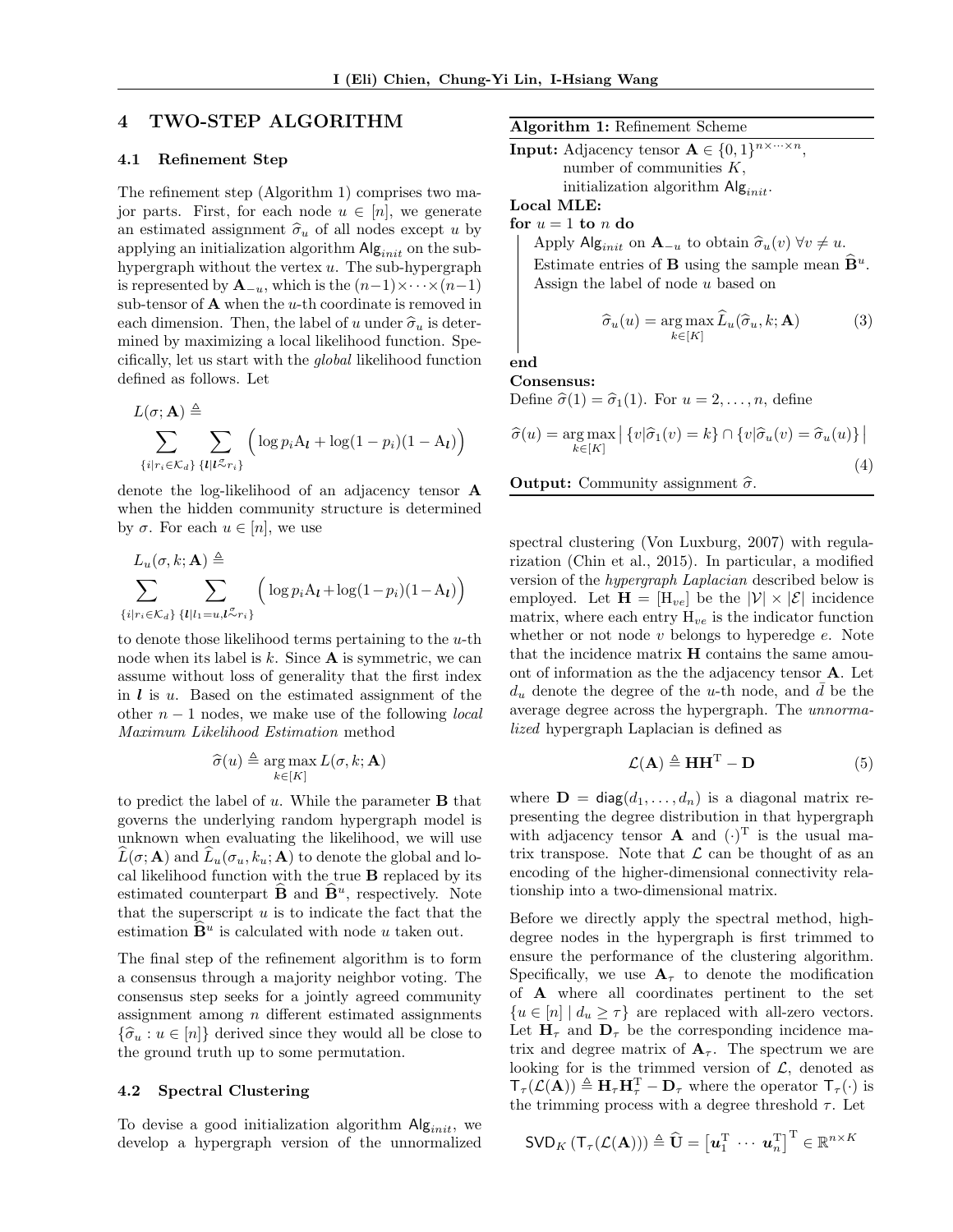denote the K leading singular vectors generated from the singular value decomposition of the trimmed matrix  $T_{\tau}(\mathcal{L}(\mathbf{A}))$ . Also, Let  $\lambda_K$  be the K-th largest singular value of it. Note that in a conventional spetral clustering method, each node is represented by a reduced K-dimensional row vector. The hypergraph spectral clustering algorithm is described in Algorithm [2.](#page-5-0)

<span id="page-5-0"></span>Algorithm 2: Spectral Initialization

**Input:** Vectors  $SVD_K(\mathsf{T}_{\tau}(\mathcal{L}(\mathbf{A}))) = \begin{bmatrix} \boldsymbol{u}_1^{\mathrm{T}} \ \cdots \ \boldsymbol{u}_n^{\mathrm{T}} \end{bmatrix}^{\mathrm{T}},$ number of communities  $K$ , critical radius  $r = \mu \sqrt{\frac{K}{n}}$  with some  $\mu > 0$ . Set  $S = [n]$ . for  $k = 1$  to  $K$  do Let  $t_k = \arg \max_{i \in S} |\{j \in S : ||\boldsymbol{u}_j - \boldsymbol{u}_i||_2 < r\}|.$ Set  $\hat{C}_k = \{j \in S : ||u_j - u_{t_k}||_2 < r\}.$ Label  $\widehat{\sigma}(i) = k \ \forall i \in C_k.$ Update  $S \leftarrow S \setminus \widehat{C}_k$ . end If  $S \neq \emptyset$ , then for any  $i \in S$ , set  $\widehat{\sigma}(i) = \arg \min_{k \in [K]} \frac{1}{|\widehat{C}_k|} \sum_{j \in \widehat{C}_k} ||\boldsymbol{u}_j - \boldsymbol{u}_i||_2.$ **Output:** Community assignment  $\hat{\sigma}$ .

#### 4.3 Time Complexity

Algorithm [2](#page-5-0) has a time complexity of  $O(n^3)$ , the bottleneck of which being the  $SVD<sub>K</sub>$  step. Still, the computation of SVD could be done approximately in  $O(n^2 \log n)$  time with high probability (Yun and Prou-tiere, [2015\)](#page-8-5) if we are only interested in the first  $k$ spectrums. As for the refinement scheme, the sparsity of the underlying hypergraph can be utilized to reduce the complextiy since the whole network structure could be stored in the incidence matrix H equivalently as in the  $d$ -dimensional adjacency tensor  $\bf{A}$ . As a result, the parameter estimation stage only requires  $O(dm)$  where  $m = |\mathcal{E}|$  is the total number of hyperedges realized. Similary, the time complexity would be  $O(Kdm)$  and  $O(Kn^2)$  for the calculation of likelihood function and the consensus step, respectively. Hence, the overall complexity for Algorithm [1](#page-4-0) and Al-gorithm [2](#page-5-0) combined are  $O(n^3 \log n + nKm + Kn^2)$  for a constant order d. It further reduces to  $O(n^3 \log n)$ in the sparse regime  $p = O(\log n/n^{d-1})$  where  $m =$  $O(n \log n)$  with high probability.

### <span id="page-5-6"></span>5 THEORETICAL GUARANTEES

We first consider the theoretical guarantee for Algorithm [1,](#page-4-0) which requires that the first-step algorithm satisfy the following condition.

<span id="page-5-1"></span>**Condition 5.1:** There exists constants  $C_0$ ,  $\delta > 0$  and a positive sequence  $\gamma = \gamma_n$  such that

$$
\inf_{(\mathbf{B},\sigma)\in\Theta_d^0} \min_{u\in[n]} \mathbb{P}_{\sigma}\left\{\ell(\widehat{\sigma}_u,\sigma)\leq\gamma_n\right\} \geq 1-C_0n^{-(1+\delta)}.
$$

#### 5.1 Refinement Step

We have the following upper bound for the risk obtained by the refinement scheme, which serves as the achievability part to the minimax risk.

<span id="page-5-2"></span>**Theorem 5.1:** As  $n \to \infty$ , if

$$
\sum_{i < j: (r_i, r_j) \in \mathcal{N}_d} m_{r_i r_j} I_{p_i p_j} \to \infty \tag{6}
$$

and Condition [5.1](#page-5-1) is satisfied for

<span id="page-5-3"></span>
$$
\gamma = o(1). \tag{7}
$$

Then, with Algorithm [1,](#page-4-0) there exists a positive sequence  $\zeta_n \to 0$  as  $n \to \infty$  such that

$$
\mathcal{R}_d^* \le \exp\bigg(- (1 - \zeta_n) \sum_{i < j: (r_i, r_j) \in \mathcal{N}_d} m_{r_i r_j} I_{p_i p_j}\bigg).
$$

To prove Theorem [5.1,](#page-5-2) we need a couple of technical lemmas. First, the accuracy of the parameter estimation step can be ensured with a qualified initialization.

<span id="page-5-4"></span>**Lemma 5.1:** Suppose as  $n \to \infty$ ,  $m_{r_i r_j} I_{p_i p_j} \to \infty$ for each  $(r_i, r_j) \in \mathcal{N}_d$ , and Condition [5.1](#page-5-1) holds with  $\gamma$  satisfying [\(7\)](#page-5-3) for some  $\delta > 0$ . Then there exists a sequence  $\zeta_n' \to 0$  as  $n \to \infty$  and a constant  $C > 0$  such that

$$
\inf_{(\mathbf{B},\sigma)\in\Theta_d^0} \min_{u\in[n]} \mathbb{P}_{\sigma} \Big\{ \min_{\pi \in S_K} \max_{\mathbf{s} \in [K]^d} |\widehat{\mathbf{B}}^u_{\mathbf{s}} - \mathbf{B}_{\mathbf{s}_\pi}|
$$
  

$$
\leq \zeta'_n \max_{(r_i,r_j)\in\mathcal{N}_d} (p_i - p_j) \Big\} \geq 1 - Cn^{-(1+\delta)}.
$$

Based on Lemma [5.1,](#page-5-4) the next lemma shows that the local MLE method is able to achieve a risk that decays exponentially fast.

<span id="page-5-5"></span>**Lemma 5.2:** Suppose as  $n \to \infty$ ,  $m_{r_i r_j} I_{p_i p_j} \to \infty$  for each  $(r_i, r_j) \in \mathcal{N}_d$ . If there are two sequences  $\gamma = o(1)$ and  $\zeta_n' = o(1)$ , constants  $C, \delta > 0$  and permutations  ${\lbrace \pi_u \rbrace}_{u=1}^n \subset S_K$  such that

$$
\inf_{(\mathbf{B},\sigma)\in\Theta_d^0} \min_{u\in[n]} \mathbb{P}_{\sigma}\Big\{\ell_0((\widehat{\sigma}_u)_{\pi_u}, \sigma) \leq \gamma, \ |\widehat{\mathbf{B}}_{\mathbf{s}}^u - \mathbf{B}_{\mathbf{s}_\pi}|\leq \zeta'_{n} \max_{(r_i,r_j)\in\mathcal{N}_d} (p_i - p_j) \Big\} \geq 1 - Cn^{-(1+\delta)}.
$$

Then for the local estimator  $\hat{\sigma}_u(u)$  [\(3\)](#page-4-1), there exists a sequence  $\zeta_n'' = o(1)$  such that

sup  $(\mathbf{B}, \sigma) \in \Theta_d^0$ max  $\max_{u \in [n]} \mathbb{P}_{\sigma}\Big\{(\widehat{\sigma}_u(u))_{\pi_u} \neq \sigma(u)\Big\} \leq (K-1)$  $\exp\Big(- (1-\zeta_n^{''})$  $\binom{n}{n}$   $\sum$  $i < j$ : $(r_i,r_j) \in \mathcal{N}_d$  $m_{r_i r_j} I_{p_i p_j}$  +  $C n^{-(1+\delta)}$ .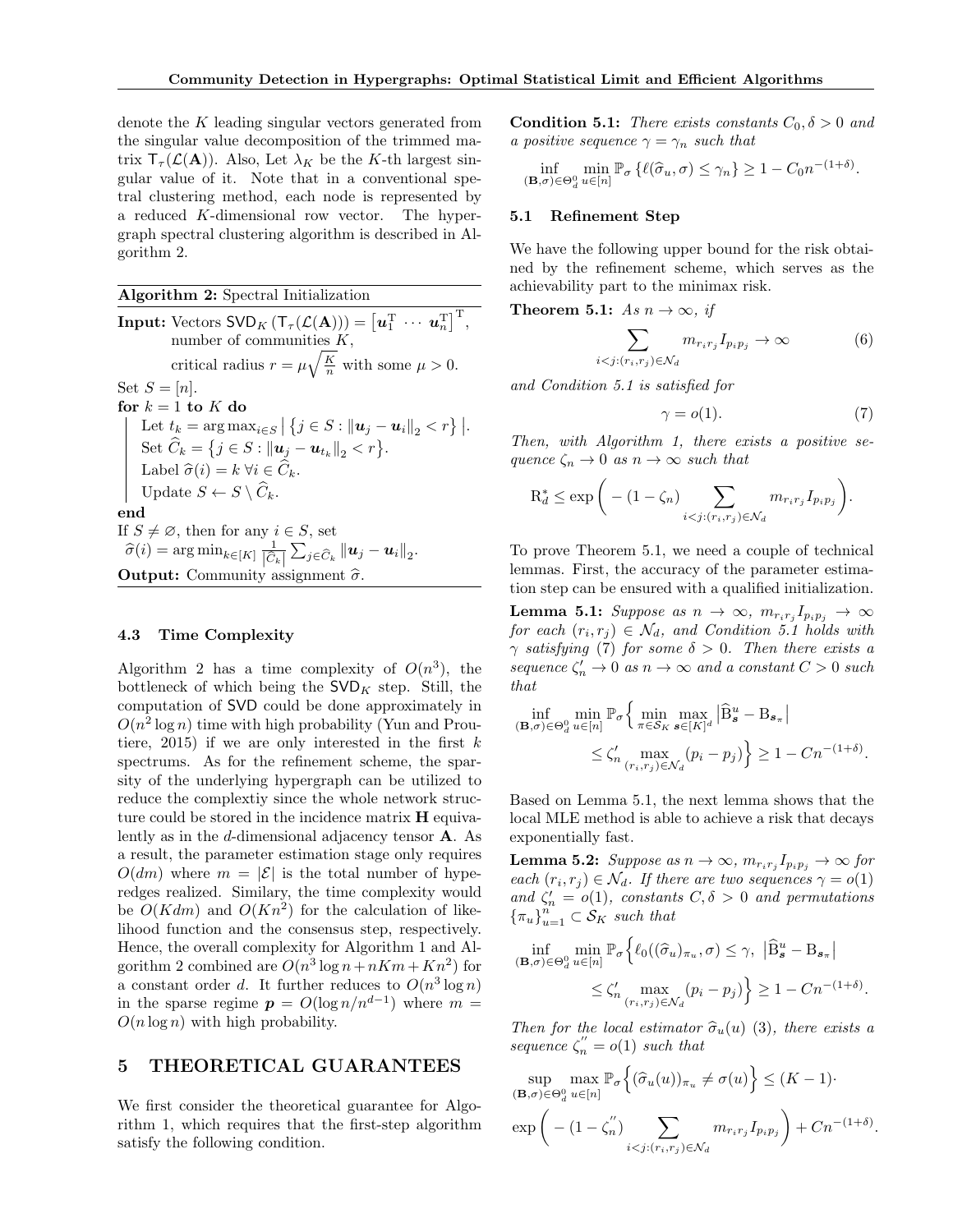Finally, we justify the usage of [\(4\)](#page-4-2) as a consensus majority voting.

<span id="page-6-0"></span>**Lemma 5.3** (Lemma 4 in (Gao et al., [2017\)](#page-8-6)): For any community assignments  $\sigma$  and  $\sigma'$ :  $[n] \to [K]$ , such that for some constant  $C > 1$ 

$$
\min_{k \in [K]} \left| \{ u | \sigma(u) = k \} \right|, \ \min_{k \in [K]} \left| \{ u | \sigma'(u) = k \} \right| \ge \frac{n}{CK}
$$

and

$$
\min_{\pi \in \mathcal{S}_K} \ell_0(\sigma'_{\pi}) < \frac{1}{CK}.
$$

Define map  $\xi : [K] \to [K]$  as

$$
\xi(i) = \underset{k \in [K]}{\arg \max} \left| \{ u \mid \sigma(u) = k \} \cap \{ u \mid \sigma'(u) = k \} \right|
$$

for each  $i \in [K]$ . Then  $\xi \in \mathcal{S}_K$  and  $\ell_0(\sigma'_\xi, \sigma)$  is equal to  $\min_{\pi \in \mathcal{S}_K} \ell_0(\sigma'_\pi, \sigma)$ 

We are now ready to sketch the proof of Theorem [5.1.](#page-5-2)

Sketch Proof of Theorem [5.1.](#page-5-2) First, we use the union bound to upper bound the risk as follows.

$$
\mathbb{E}_{\sigma}\ell_0(\widehat{\sigma},\sigma) \leq \frac{1}{n} \sum_{u \in [n]} \mathbb{P}_{\sigma} \left\{ (\widehat{\sigma}_u(u))_{\pi_u} \neq \sigma(u) \right\} + \mathbb{P}_{\sigma} \left\{ \pi^{\text{CSS}} \neq \pi_u \right\}
$$

where  $\pi$ <sup>CSS</sup> is the consensus permutation [\(4\)](#page-4-2) in Algorithm [1.](#page-4-0) The first part is the risk with correct label permutation, and the second part is the probability that the consensus step fails. The former could be further controled by Lemma [5.2,](#page-5-5) while the latter could be further upper-bounded by an exponentially decaying term using Lemma [5.3](#page-6-0) together with Condition [5.1.](#page-5-1) Finally, we discuss two cases, depending on whether the exponential term is larger or smaller than  $n^{-(1+\delta)}$ . In either case, the claimed upper bound is achieved.

Theorem [5.1](#page-5-2) implies that as long as there is a good initialization achieving Condition [5.1,](#page-5-1) the refinement scheme could be applied to further reduce the risk. This is because once Condition [5.1](#page-5-1) is satisfied, we could estimate the parameters accurately and find the correct permutation by the consensus step. Compared to analysis in graph SBM (Gao et al., [2017\)](#page-8-6), we are dealing with more kinds of community relations and thus more kinds of random variables. Such perplexity makes the generalization from a homogeneous SBM with only two possible community relations more difficult to analyze.

#### 5.2 Spectral Clustering

Next, we show that our proposed spectral clustering algorithm achieves Condition [5.1.](#page-5-1) We have the following performance guarantee for Algorithm [2.](#page-5-0)

<span id="page-6-1"></span>Theorem 5.2: If

$$
\frac{Ka_1}{\lambda_K^2} \le C_1 \tag{8}
$$

for some sufficiently small  $C_1 \in (0,1)$  where  $p_1 =$  $\frac{a_1}{n^{d-1}}$ . Apply Algorithm [2](#page-5-0) with a sufficiently small constant  $\mu > 0$  and  $\tau = C_2 \bar{d}$  for some sufficiently large constant  $C_2$ . For any constant  $C' > 0$ , there exists some  $C > 0$  depending only on  $C', C_2$  and  $\mu$  so that

$$
\ell(\widehat{\sigma}, \sigma) \le C \frac{a_1}{\lambda_K^2}
$$

with probability at least  $1 - n^{-C'}$ .

Our technical contribution here is to generalize the analysis on adjacency matrix for a graph to the hypergraph Laplacian [\(5\)](#page-4-3) associated with a hypergraph. This is not a trivial work because now the entries in a hypergraph Laplacian are not independent any more. Still, we successfully arrive at a similar expression as the lower bound under the d-hSBM model.

Combining Algorithm [1](#page-4-0) and Algorithm [2,](#page-5-0) we have the following achievability part to Theorem [3.1.](#page-3-0) The key step is to further lower bound  $\lambda_K$  in Theorem [5.2](#page-6-1) and demonstrate that it would satisfy Condition [5.1.](#page-5-1)

Theorem 5.3: Suppose  $\sum_{i < j: (r_i,r_j) \in \mathcal{N}_d} m_{r_i r_j} I_{p_i p_j} \rightarrow$  $\infty$  as  $n \to \infty$  Then there exists a positive sequence  $\zeta_n' \to 0$  such that

$$
R_d^* \le \exp\left(-\left(1 - \zeta_n'\right) \sum_{i < j: (r_i, r_j) \in \mathcal{N}_d} m_{r_i r_j} I_{p_i p_j}\right)
$$

#### 5.3 Discussion

Parallel to our work, (Ghoshdastidar and Dukkipati,  $2017$ ) also proposed a similar d-hSBM model and analyze the performance of the normalized hypergraph Laplacian. The parameter space they consider is more general. They prove that their risk could be  $o(1)$  with probability at least  $1 - O((\log n)^{-1/4})$  if the minimum expected degree satisfying a certain condition. This is different from ours since we guarantee that our risk will be  $o(1)$  with probability at least  $1 - O(n^{-(1+\delta)})$ for some  $\delta > 0$  with Algorithm [2.](#page-5-0) It turns out that we allow the observed hypergraph to be sparser (a lower connecting probability) yet acquire higher mismatch ratio. However, if we raise the probability  $p$  to the same order as considered in (Ghoshdastidar and Dukkipati, [2017\)](#page-8-14), Algorithm [1](#page-4-0) is guaranteed to have a  $(n')^2$ -times lower risk. In either case, we always have a success probability converging faster to 1.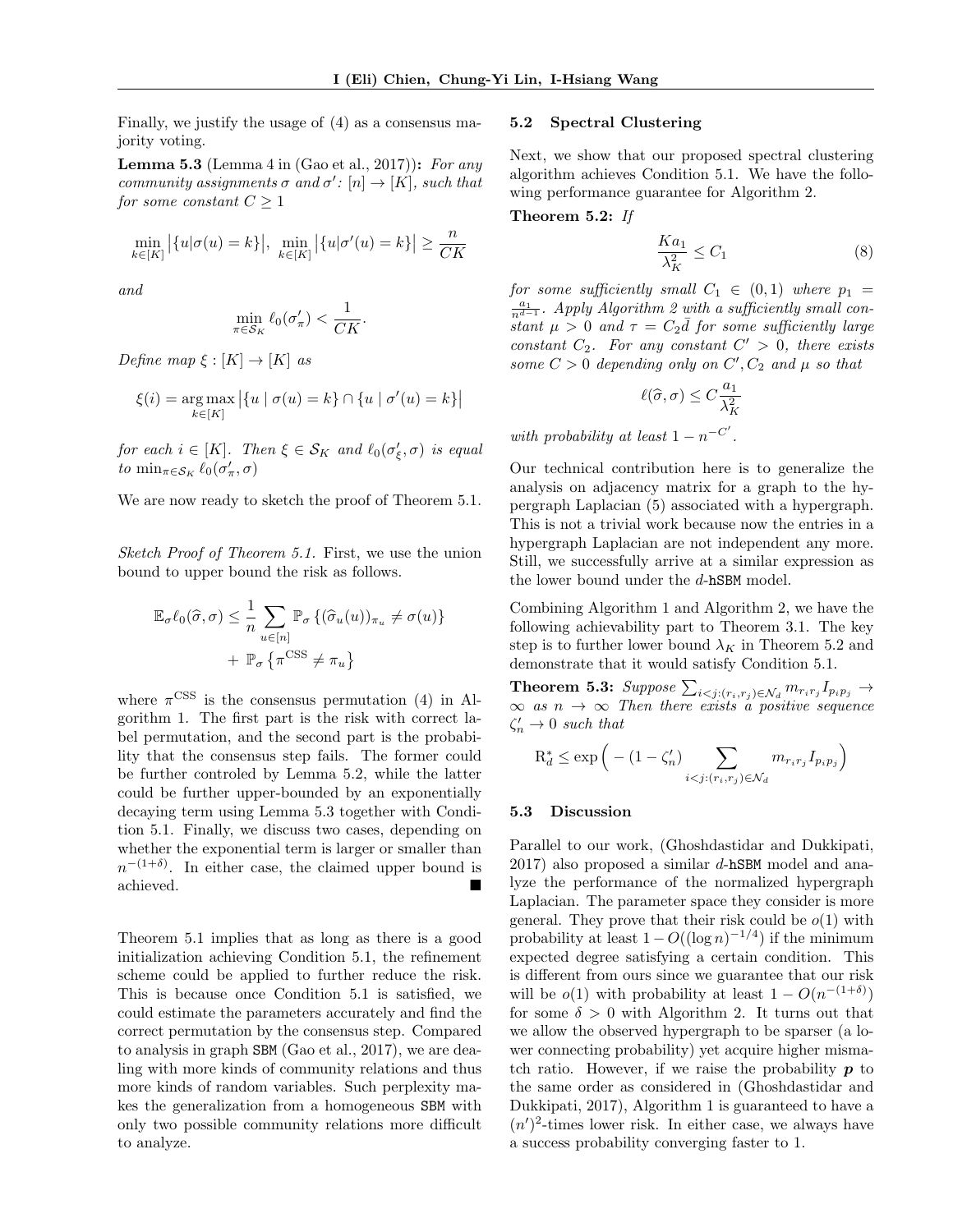## 6 EXPERIMENTAL RESULTS

The advantage of clustering with a hypergraph representation over traditional graph-based approaches has been reported in the literature (Agarwal et al., [2005;](#page-8-7) Zhou et al., [2006\)](#page-8-10). Here, we present a comparative study of our two-step algorithm with existing clustering methods on hypergraphs, especially the spectral non-uniform hypergraph partitioning algorithm (SnHP) in (Ghoshdastidar and Dukkipati, [2017\)](#page-8-14) using the hypergraph Laplacian proposed in (Zhou et al., [2006\)](#page-8-10) and the generalized tensor spectral method (GTS) in (Ghoshdastidar and Dukkipati, [2015\)](#page-8-11). In order to have a fair comparison, we run different algorithms on the same hypergraphs generated and calculate the corresponding mismatch ratio as the performance measure. We will not elaborate on how to choose a best way or define a proper way of embedding, as the topic itself would require a whole line of research and is beyond the scope of this paper. In what follows, Algo 2 refers to our first-step spectral clustering algorithm and Algo 1 refers to the combined two-step workflow (i.e. Algorithm [1](#page-4-0) on top of Algorithm [2\)](#page-5-0).

#### 6.1 Synthetic Data

We implement different algorithms on generative 3 hSBM data. The parameter spaces considered are homogeneous and exactly equal-sized, which means that each community has the same number of members. This nodes-per-community parameter  $n'$  scales from  $20, 30, \cdots$  to 100, while the number of communities K varies from  $2, 3, \cdots$  to 10. We set the connecting probability parameter **p** to be  $(60, 30, 10) \cdot \log n/n^2$  for each possible value of  $n = K \cdot n'$ . Note that the order of  $p$  is as prescribed for the sparse regime in Section [5.](#page-5-6) The choice of this particular triplet is to ensure that the generated hypergraphs are not too sparse. Empirically, the total number of realized hyperedges is roughly  $4n \log n$  to  $5n \log n$ . The performance under each scenario, i.e. each pair of  $(K, n')$ , is averaged over 25 realizations of the random hypergraph model, which is large enough for the mismatch ratio to converge for all algorithms implemented. Figure [1](#page-7-1) summarizes our simulation results.

Except for the first few scenarios where the total number of nodes n are quite small, we can see that Algo 2 performs roughly as well as the SnHP algorithm. This somewhat indicates that the weak consistency condition Condition [5.1](#page-5-1) can also be satisfied with the hypergraph Laplacian proposed by (Zhou et al., [2006\)](#page-8-10) as the first step. Furthermore, the refinement scheme indeed has a better performance over the spectral clustering methods. Observe that the improvement due to the second step becomes larger as  $K$  (and hence n) incre-



<span id="page-7-1"></span>Figure 1: Simulation Results on 3-hSBM.

ases. The performance gain should be more evident for a larger network.

#### 6.2 Real-World Data

The data analyzed in this work are obtained from the UCI repository (Lichman, [2013\)](#page-8-22), which is widely used as a benchmark database that admits ground-truth community labels. To perform clustering on a hypergraph, we first embed the entities with various attributes into a hypergraph. One caveat is that the embedded hypergraphs are no longer homogeneous nor approximately equal-sized as assumed when deriving the theoretical guarantees. Nevertheless, the experimental results show that our two-step algorithm does have a performance that is comparable to or even better than existing methods on either graph or hypergraph models. More thorough experimental results are given in the supplementary matrial.

#### References

<span id="page-7-0"></span>Abbe, E. and C. Sandon (2015). "Community Detection in General Stochastic Block models: Fundamental Limits and Efficient Algorithms for Recovery". In: 2015 IEEE 56th Annual Symposium on Foundations of Computer Science, pp. 670–688.